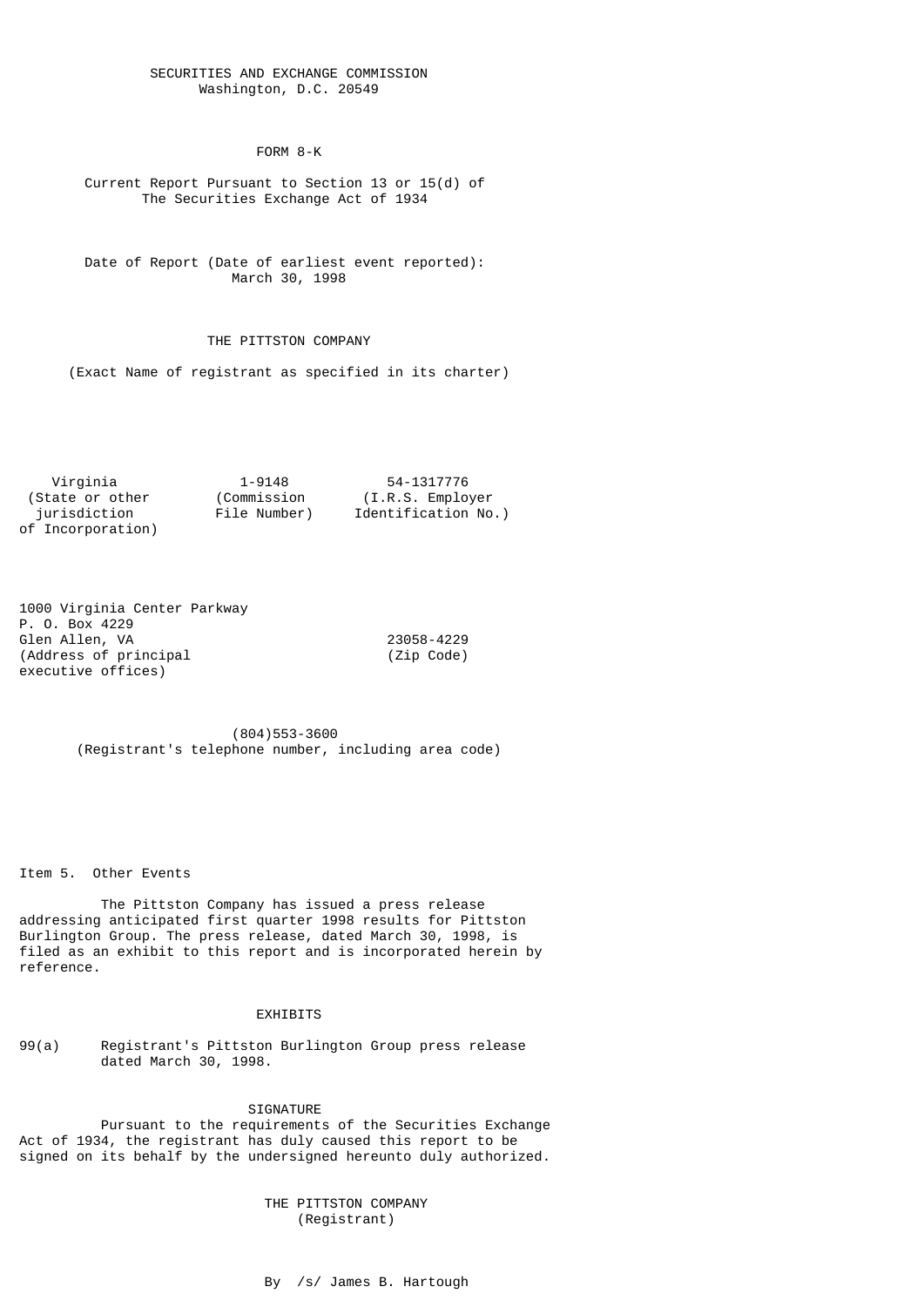Vice President - Corporate Finance and Treasurer

Dated: March 30, 1998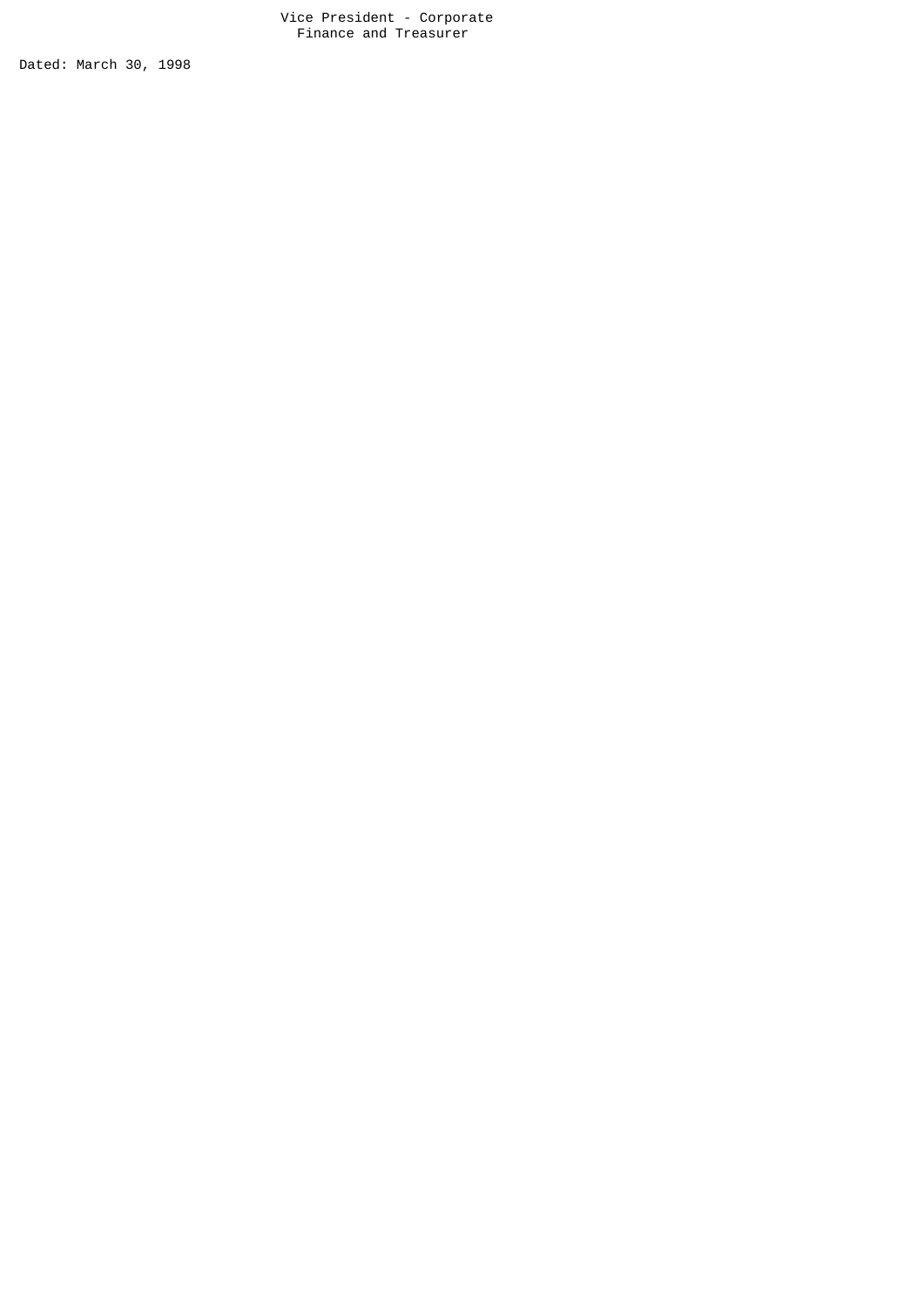- Exhibit Description
- 99(a) Registrant's Pittston Burlington Group press release dated March 30, 1998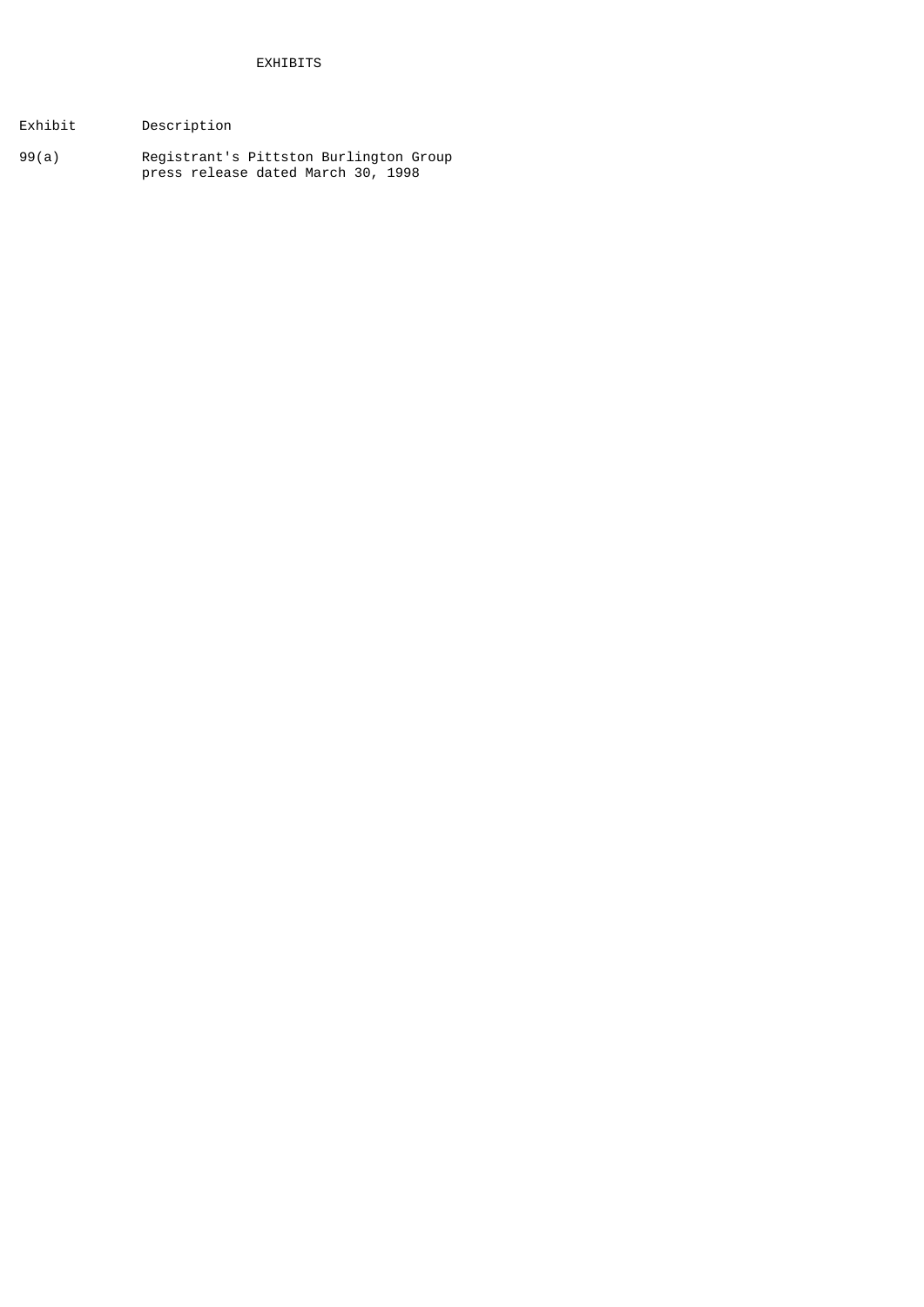## BAX Global Expects Lower First Quarter Operating Profits

 Richmond, VA -- March 30, 1998 -- The Pittston Burlington Group (NYSE: PZX) announced today that its BAX Global operating unit is expected to report modest segment operating profits in the first quarter ending March 31, 1998, compared to segment operating profits of \$10.8 million in last year's first quarter. As a result, Pittston Burlington Group expects to report a first quarter loss of approximately \$.05 to \$.15 per share.

 Profitability in BAX Global's domestic operations is being impacted by, among other things, sluggish domestic air freight markets which have resulted in lower than expected shipment volume. In addition, domestic transportation costs in the quarter are continuing at higher levels, due in part to efforts to enhance service levels. Transportation costs have also been impacted by service disruptions caused mainly by equipment problems which have been largely resolved.

 International revenues and operating profits are continuing to grow at an attractive rate. While both domestic and international market conditions are generally improving in March, the international trend has been more favorable than the domestic.

 As more details of the previously announced BAX Process Innovation (BPI) program and Year 2000 initiatives are developed, and as a result of integrating BPI into BAX Global's continuous improvement program, the overall cost for information technology systems will be reduced from previous estimates. BAX Global's information technology expenditures, which will include substantial improvements to information systems, usual recurring capital costs and spending for Year 2000 compliance initiatives, are now currently estimated at approximately \$60 million per year for 1998 and 1999, approximately two-thirds of which will be capitalized.

 BAX Global's results are expected to improve during the balance of 1998 as revenues increase during the seasonally stronger months and transportation costs are brought more in line with revenues. Michael T. Dan, President and CEO of The Pittston Company, stated "BAX Global's highest priorities in 1998 are to continue to enhance its service quality and to improve information technology and financial performance. We are confident that as various improvement efforts are implemented, BAX Global will further strengthen its quality of service and provide improved returns for shareholders."

 As previously reported, BAX Global has signed an agreement to acquire, subject to regulatory and judicial approvals and other conditions to closing, the privately held Air Transport International LLC ("ATI"). The ATI acquisition is part of BAX Global's strategy to improve the quality of its service offerings for its customers by increasing its control over flight operations. ATI is a U.S. - based airline which operates a certificated fleet of DC-8 aircraft providing services to BAX Global and other customers.

 First quarter 1998 financial results will be released during the week of April 27, 1998.

 This release contains both historical and forward looking information. Statements regarding the expected outcome of 1998 first quarter and full year results, BPI and information technology capital investment projections, and the expected benefits from the ATI acquisition and BAX Global's continuous improvement program on financial results involve forward looking information which is subject to known and unknown risks, uncertainties and contingencies, which could cause actual results, performance or achievements to differ materially from those which are anticipated. Such risks, uncertainties and contingencies, many of which are beyond the control of the Burlington Group and The Pittston Company, include, but are not limited to, overall economic and business conditions, the demand for the BAX Global's services, pricing and other competitive factors in the industry, new government regulations, variations in costs or expenses, the consummation and successful integration